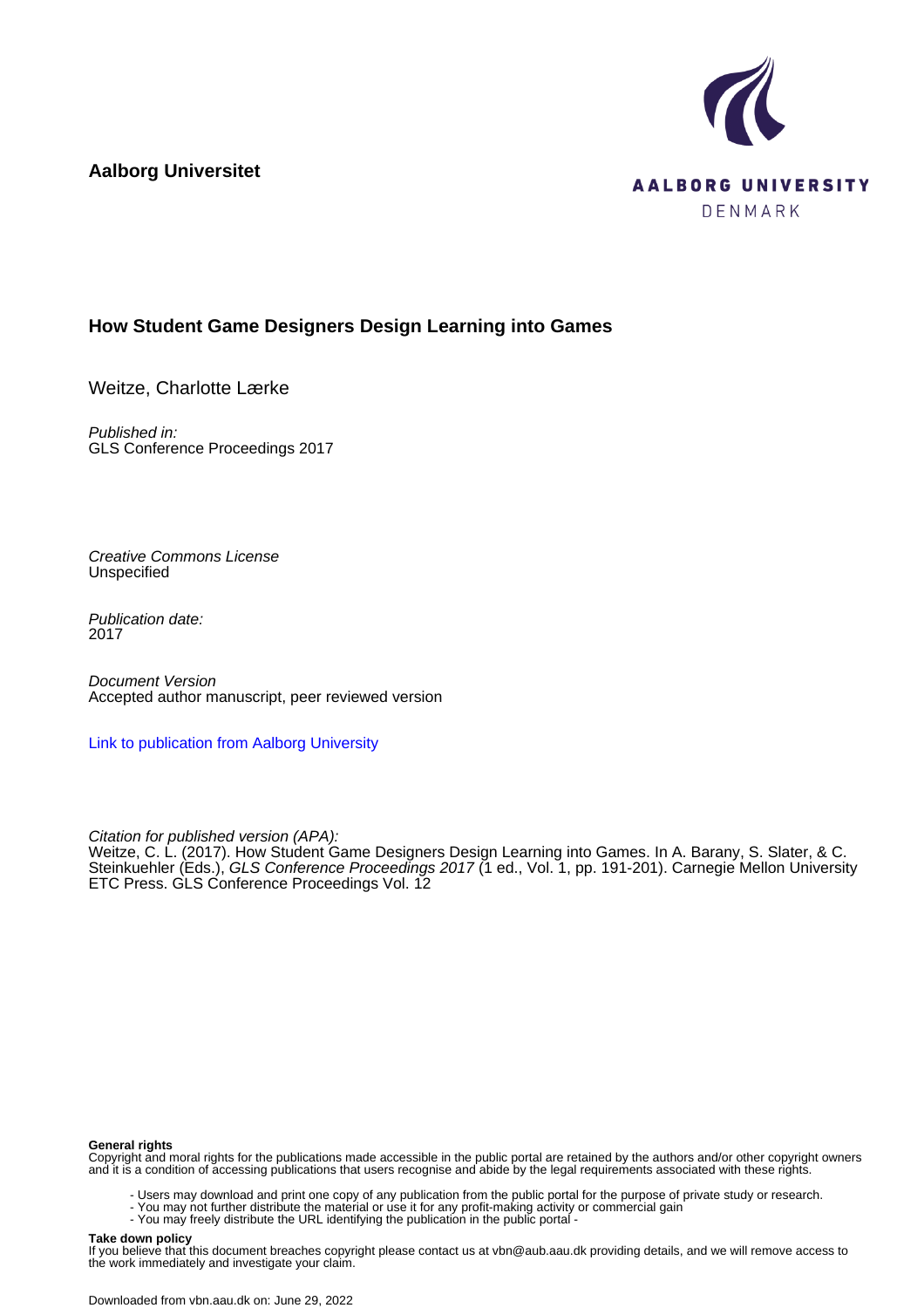# **How Student Game Designers Design Learning into Games**

Author: Charlotte Lærke Weitze

**Abstract:** This investigation examined how to support students in creating learning designs for specific learning goals in analogue and digital games as a means of learning. The study also explored the learning trajectories that emerged in the digital games created by the student learning-game designers. The DBR study was developed through three iterations over two years, involving teachers and students in co-design processes. Together with the teachers, an overall learning design supported the learning process for students by inviting them to be their own learning designers as they designed digital learning games for specific learning goals in cross-disciplinary subject matters. The findings were that the students succeeded in developing and implementing specific learning goals in their games. The students also developed learning trajectories through the games by designing various learning and evaluation opportunities for the player/learner playing the game.

Keywords: Students as learning game designers, learning game design, game design models, constructionism, PBL, students as learning designers.

# **Introduction**

Educators and educational theorists have long advocated for learning games as an active way of learning by experience. If carefully designed, learning games can allow learners to interact with learning situations that cannot be replicated in a traditional classroom setting (Barab & Dede, 2007; Squire, 2011; Gee, 2003). Kafai and Burke (2015) argue that there may be a valid alternative to the serious game movement's debate over whether the educational potential of games is realised through commercial games or skill-and-drill exercise games. Perhaps the debate should instead be between the practice of *playing* games and the practice of *making* games. There is a growing body of research on extending game-based learning—be it the use of simulations, virtual worlds, or games developed with the purpose of learning—to creation of games as a means of learning (Earp, 2015; Kafai & Burke, 2015; Weitze, 2015). Instead of giving the student a less active role as game player, creating games as a means of learning positions the student in a more active role as game designer (Oygardslia, 2015, Weitze, 2015).

Learning-game creation as a means of learning originates in a constructionist pedagogical approach. Constructionism builds upon the thesis that there is a strong connection between designing and learning. When students design learning games, the activities involve making, building, and programming, all of which provide a rich context for learning (Harel & Papert, 1991; Kafai & Resnick, 1996; Weitze, 2016). The learning-game designer needs to think about the meta-structures in the game (Earp, 2015). This involves interactions and game mechanics (what you can do in the game) as well as how the game's learning design is set into play. When using game design as a means of learning, the focus is often on learning to programme and develop computational thinking skills (Brennan & Resnick, 2012); teachers seldom have an expressed expectation that students must attain specific learning goals. The generally accepted notion is that "conceptual understanding of subjects such as mathematics and science, as well as the dynamics of teamwork and task prioritization, are not learned as ends in and of themselves but put expressly toward the purpose of creating genuinely playable games, resulting in more genuine—and collaborative—learning experiences" (Kafai & Burke, 2015, p. 323).

In contrast, the purpose of the current experiments was for students to incorporate specific learning goals in the process of creating their own learning games. The aim was to create an overall learning design which would facilitate the students' learning process by letting them be their own learning designers. In designing their own digital learning games to achieve specific learning goals in crossdisciplinary subject areas, students would themselves attain specific learning goals in those subjects. The term *learning design* describes 1) how a teacher shapes social processes and creates conditions for learning and 2) the phenomenon of the individual student constantly re-creating or redesigning information in his or her own meaning-creating processes (Selander & Kress, 2012, p. 2). In this experiment, the teacher was the primary learning designer. But the students were also their own learning designers, as well as their peers' learning designers: they discussed the subject matter, found content, and conscientiously negotiated how to implement learning into the small digital games they were creating in order for future players/learners to learn (Weitze, 2015).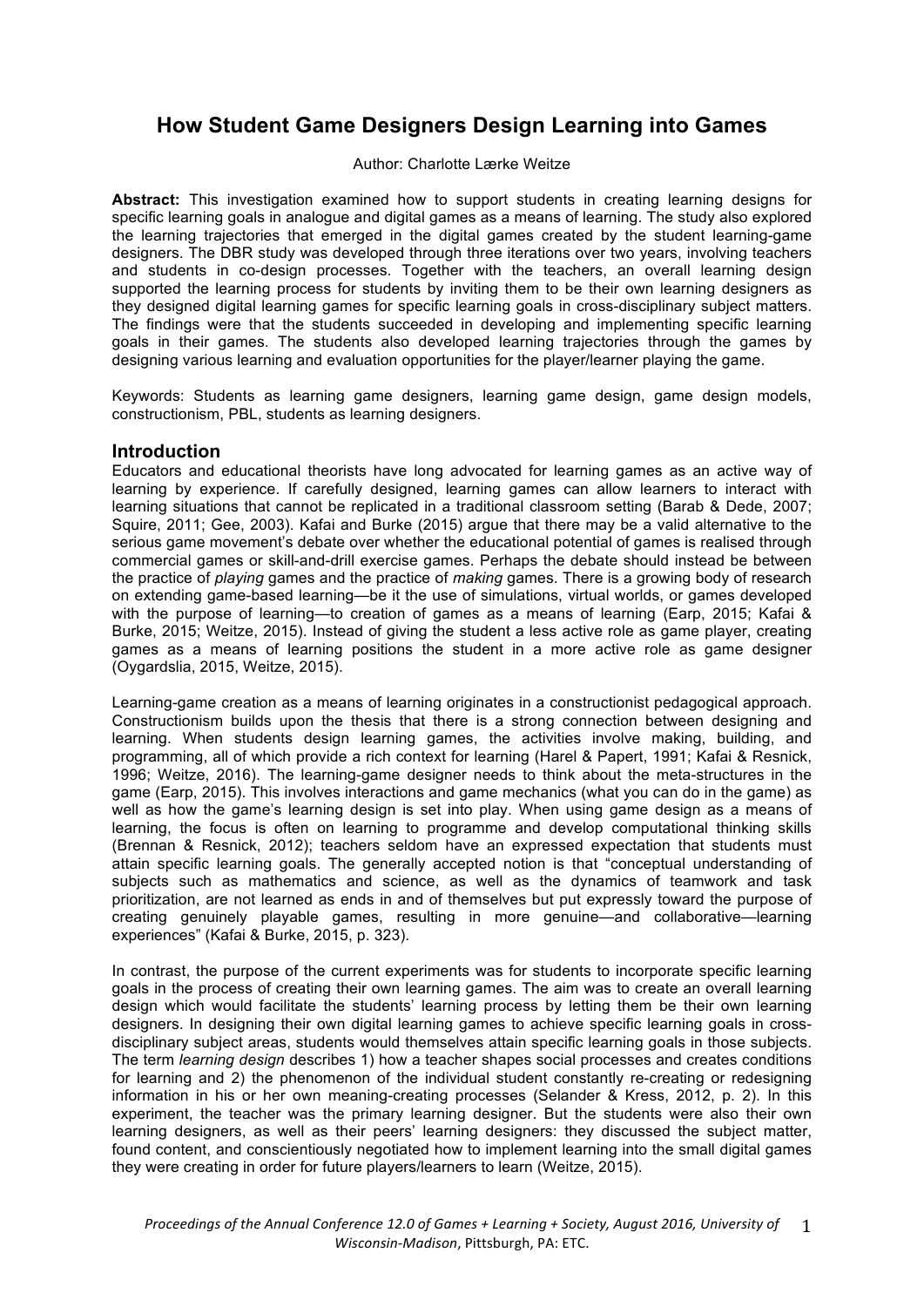The main focus of the research process was on creating innovative and engaging learning designs for students. As expected, the students learned the most while designing learning games as they created learning situations and built learning content into these games. According to the teachers' formative assessments, the students reached their learning goals: they could explain, discuss, and critically think about the concepts from the curriculum, confirming that they had reached a complex level of understanding (Weitze, 2015, 2016). The quality and characteristics of the learning situations built into the games were found to be important for the depth of the students' learning processes. Therefore, the following research questions were relevant to investigate in this study: How can students be supported to create a learning design for specific learning goals in analogue and digital games as a means of learning? What learning trajectories emerge in those digital games that succeed in creating learning events?

# **Methodology and Research Design**

**Approach, Data Collection and Analysis:** The investigation was conducted as a design-based research (DBR) study through three iterations over two years (Spring 2014 to Spring 2015). The teachers and students were co-designers in the development and testing process. The study used mixed methods. Semi-structured interviews were conducted with teachers after each workshop, and semi-structured interviews were conducted with students after the final workshop. All workshops were observed, and actions and utterances were audio- and videotaped. Data included field notes, evaluation documents written by the students, videos of students' games being discussed and playtested, and the students' digital games themselves. The analysis was made by coding the transcribed data using the qualitative research software NVivo with an informed grounded theory approach. This was carried out as concept-driven coding (using concepts from the theory and previous empirical data to find themes in the data) and data-driven coding (reading the data and searching for new phenomena which are not known from previous preconceptions of the subject)

**Participants and Setting**: The audience in the main iterations (the first and third) were adult students from two upper secondary general education program classes at VUC Storstrøm, an adult learning centre in Denmark. These students participated in a full-time education program lasting two years; building games supported learning the curriculum. In the second (smaller) iteration, the participants included children in the 7th grade. In this class, students were studying *creative use of IT*, but the students still created the games for specific learning goals. The second iteration narrowed down to experimenting with a specific part of the overall learning design: the conceptualisation of what a *learning design* is and how to help students imagine *how to implement learning into a game beyond the quiz-level*.

| Project<br><b>Iteration</b>  | Period         | Participa<br>nts                                | Form                                                      | Subject<br>matters                                                                                  | Pedagogical Approach:<br>Constructionism & PBL                                                                                                                                | Game<br>tool              |
|------------------------------|----------------|-------------------------------------------------|-----------------------------------------------------------|-----------------------------------------------------------------------------------------------------|-------------------------------------------------------------------------------------------------------------------------------------------------------------------------------|---------------------------|
| 1 <sup>st</sup><br>iteration | Spring<br>2014 | 17 adult<br>students,<br>3<br>teachers          | 3 student<br>workshops,<br>4 hours,<br>1-week<br>interval | History,<br>religion, and<br>social studies;<br>fixed learning<br>goals                             | Fixed overall learning<br>goals. Part of the<br>evaluation process.<br>Students had already<br>been introduced to the<br>subject.                                             | Game<br>Salad             |
| 2 <sup>nd</sup><br>iteration | Fall<br>2014   | 14<br>children<br>in 7th<br>grade, 1<br>teacher | 1 student<br>workshop,<br>2 hours                         | Own choice of<br>subject matter<br>and learning<br>goals                                            | Problem-based approach.<br>Students chose subjects<br>and found content<br>themselves.                                                                                        | Scratch                   |
| 3 <sup>rd</sup><br>iteration | Spring<br>2015 | 19 adult<br>students,<br>2<br>teachers          | 3 student<br>workshops.<br>5 hours,<br>1-week<br>interval | History,<br>English as a<br>second<br>language, and<br>source<br>criticism; fixed<br>learning goals | Fixed overall learning<br>goals. Problem-based<br>approach. Students had<br>to find information about<br>the subject during game<br>development, learning in<br>that process. | Scratch<br>& RGB<br>maker |

**Table 1: The three iterations in the project.**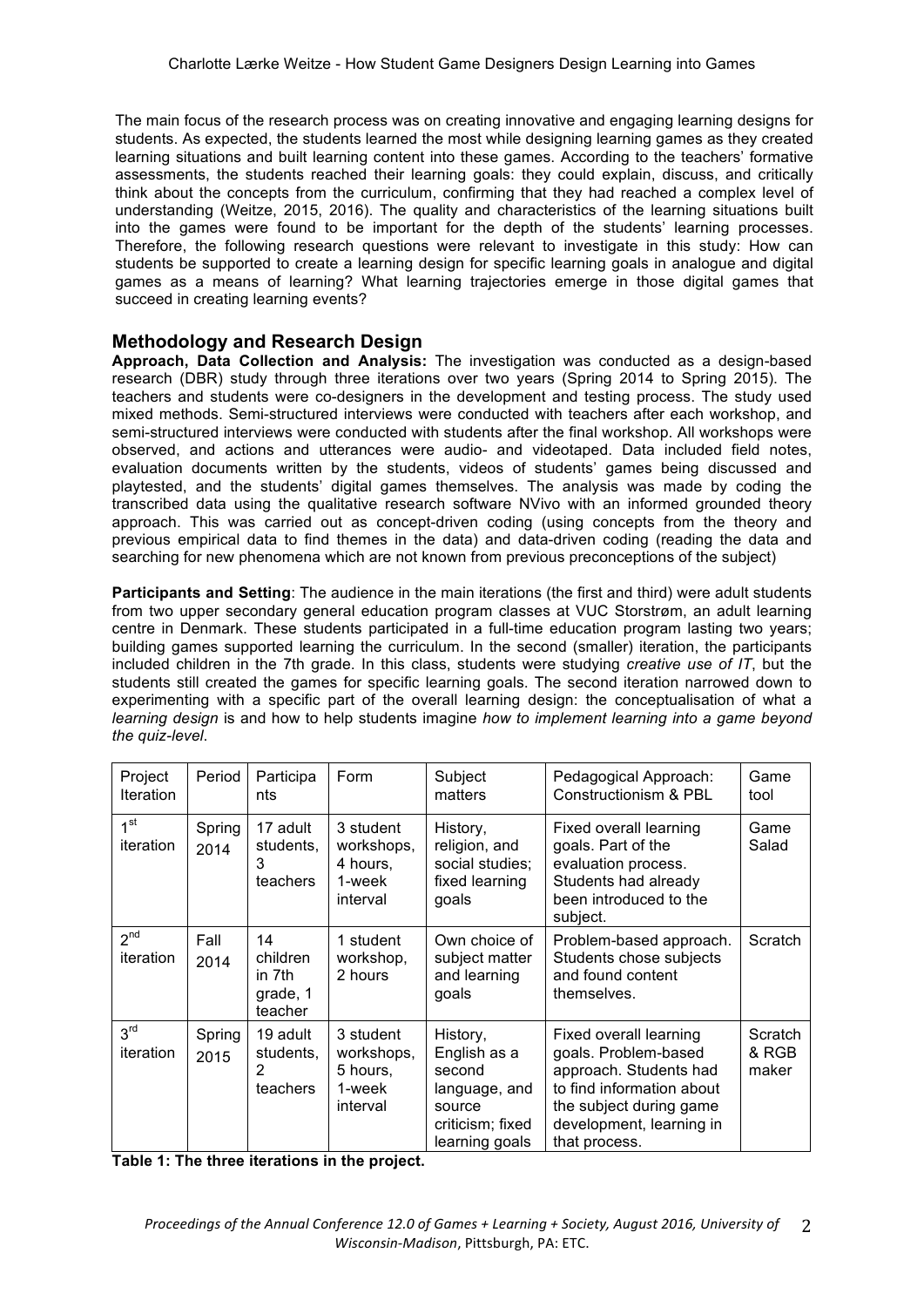**Workshops:** All of the students and teachers were new to game design. Each team developed their learning-game concepts by following the instructions in an overall learning design. The students brainstormed to create game narratives that could encompass their chosen learning goals, and they documented their explicit learning goals for the game. The aim for the overall learning design was to let the students integrate aspects of relevant academic subjects into small analogue games that they then transformed into digital games, enabling them to become deeply involved in the learning process and content of the various subject matters to be learned. In examining the academic knowledge, they would become reflective about the academic knowledge; as a result, they would become academically proficient themselves.

The students were divided into teams in all iterations. The purpose was for students to direct their own learning trajectory and create learning games that could be played by their fellow students. This would enable the students to become the designers of their own learning through collaboration, discussing ideas and possible solutions. The students created the learning and game designs in iterative processes. Therefore, the learning goals and the learning process were addressed and questioned in many ways. The learning goals were further addressed in the playtests that student teams carried out with other teams. Details about the iterations are listed in Table 1.

### **Empirical and Theoretical Findings**

The following is an analysis of how the students were supported and inspired to implement specific learning goals into the digital games. It was found that qualifying how to implement learning into the games was a means to create deeper learning processes for the students (Weitze, 2016).

#### **Imagining the Unknown – First Iteration**

In the first iteration (Spring 2014), the adult students had to describe several aspects of their learning design in writing before building the games. The intent behind making the learning design very explicit to students was to scaffold them through a learning process and also to support the teachers who were new to this kind of gamified learning design. The questions were inspired by Hiim and Hippe's learning design model (1997), which encompasses learners' prerequisites for learning, setting (learning situation), learning goals, content, learning processes, and evaluations. Even if students understood the learning design only on an implicit level, this could be detected when analysing their answers. The results of the first iteration revealed that students had difficulties in understanding learning design concepts and therefore also had difficulties in describing the learning design for the game (learning goals, learning activities, learning process, evaluation, etc.). This resulted in the students' becoming superficial in their learning design approach.

The research results from the first iteration showed that the inexperienced students and teachers had difficulties in imagining a mental model for how to build a learning game that enabled learning above the *remembrance level* of cognitive complexity. Almost all games became quiz-games. An analysis of the questions posed in the games revealed that the composed questions were either 1) exactly consistent with what the students had learned in the previous lessons (and therefore could only be answered if the player knew the exact answer in advance) or 2) common knowledge—questions most people would be able to answer. The learning implemented in the students' games showed signs of facilitating learning processes only on the cognitive complexity level of remembering. Other cognitive complexity levels were neglected, such as understanding, applying, analysing, evaluating, or creating—both for the learning designers themselves and for the players/learners of their games (Anderson & Krathwohl, 2001, pp. 67–68). When evaluating the project's success the teachers asked for a learning game example in the actual game tool to help them imagine the possibilities for creating a learning game and implementing the learning goals. The analysis of the students' games suggested that the learning games would enable a deeper learning process by creating learning situations or scenes for a community of practice inside their small games. This made it possible for the students to compose learning trajectories for the characters in the game, using relevant content while learning in this process. Therefore, as one of the first elements in the overall learning game design, it is important to discuss context and narrative in the game, as they are the foundation for these learning situations.

### **Creating Supportive Artefacts for Students Learning by Designing Games**

According to the findings in the first iteration, there was a need for an initial discussion with the students on learning design in general in order to qualify their knowledge and considerations about learning goals, learning processes, learning activities, and evaluation processes. There was also a need for an illustrative learning game example in the game tool. Therefore, two artefacts were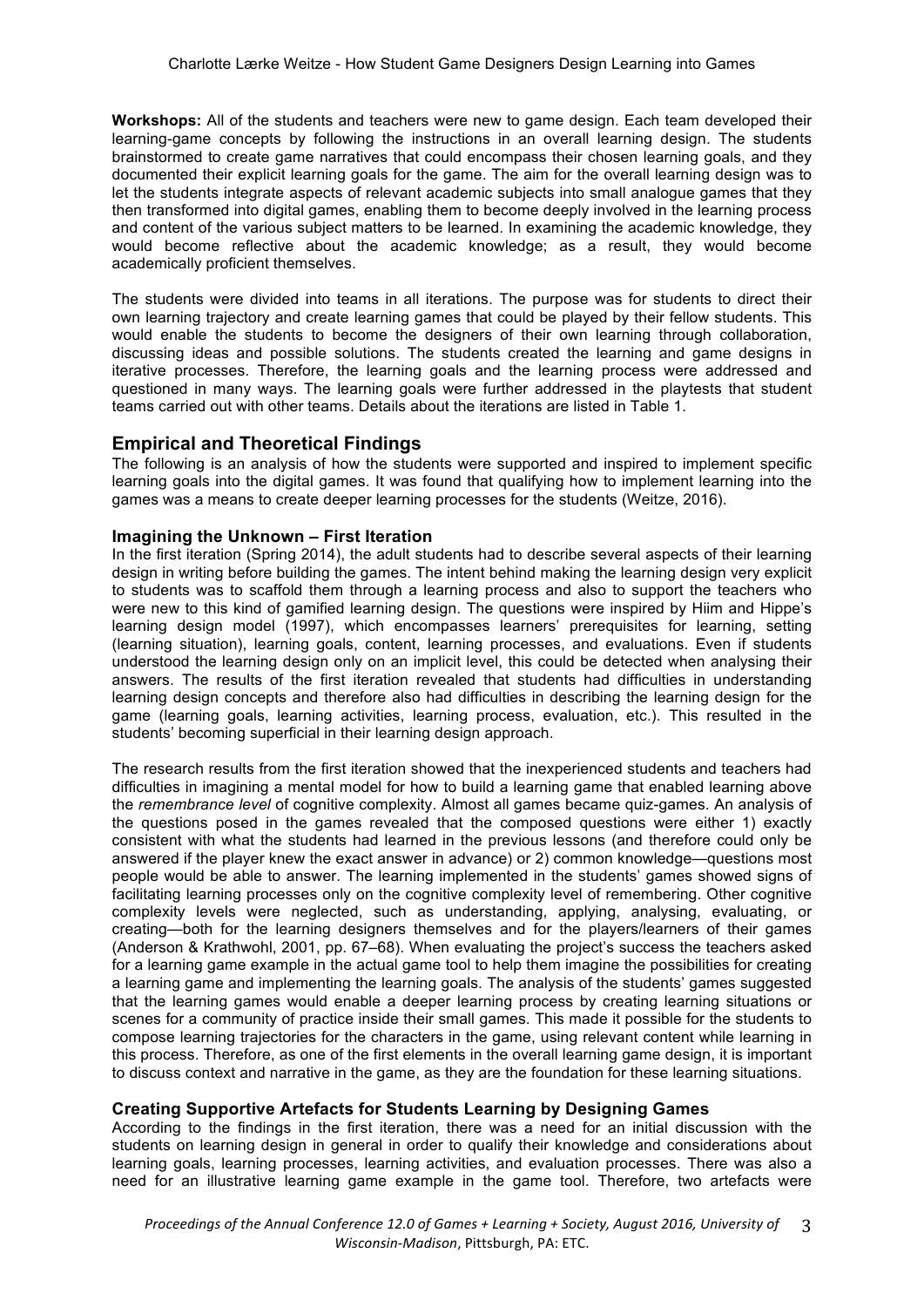constructed as support: a simple learning game example, created in the relevant game design tool Scratch (2016); and a related mind-map which explained how the learning design was illustrated in the learning game example (an example of the game prototype can be found at http://scratch.mit.edu/projects/31359632/).

To help the students understand the concept of learning design, the second and third iteration began by introducing the small prototype learning game. After students were shown this small game, they were introduced to a mind-map (Fig. 1), which showed how the learning design concepts and the game were connected. The mind-map had two parallel tracks. One (yellow) told what part of the learning design was introduced in the game, and another (red) told what happened in the game at this point and also introduced questions to discuss.



**Figure 1: Mind-map illustrating and discussing the learning game example.**

The purpose of the mind-map was to make the concepts of learning design clear and to discuss the learning goals, the learning activities, and the evaluation in the game. The learning process described in the mind-map was discussed with the students and compared with the game example. By discussing how the learning and the game were connected, the aim was to help the students start reflecting on how to design their own games to facilitate specific learning goals. As this particular example was a quite poor learning game, students were invited to contribute ideas for a way to make the game a better and deeper learning experience. As a result of using these artefacts (the digital game example and mind-map), teachers and students were discussing learning design concepts and how to implement learning goals in a learning game from the very start.

In the second iteration, students were directed to create games that would facilitate subject matter learning for future players/learners of their small games—that is, no quiz-games. Students also had to make sure to evaluate the facilitated learning by deciding if the player/learner would be evaluated on the game's subject matter *after* playing the game or while still *inside* the game. Finally, students were told that it would support learning processes in the game if they considered making the small game into a learning situation or a small community of practice; students were then allowed to reflect on how and why this should take place in their game. This process was equivalent to findings on how learning can be implemented in efficient learning games (Ramirez & Squire, 2015).

### **Choice, Development, and Implementation of Learning Goals**

In the learning game example and mind-map, the learning goals were introduced and discussed: the character discussed *what* learning goal to choose (Figs. 2 and 3). This was intended to inspire the students to discuss the topic of what to teach and also to help them develop a mental model of what a learning goal is.

The 7th grade students in the second iteration could choose their own learning goals. Since this iteration investigated how to support a conceptual understanding of the learning design combined with the game design process, the goal was not to aim at a specific learning goal, and the teacher did not decide the area for the learning goals; students were free to choose their own. Their chosen goals ranged from "learning the concept of how to drive a car", "Learning the concept of prime numbers", and "how to start building a game in Scratch". Due to a lack of time, students did not finish their games. But analysing the partially-completed games and the learning processes taking place around them revealed that students had found information for their learning goals and had discussed those goals, and further, that students had already learned in this process. They had also designed a learning situation and narrative in their games, which, to a much larger extent than the first iteration, suggests that a deeper learning process took place both in and around the small games. The variety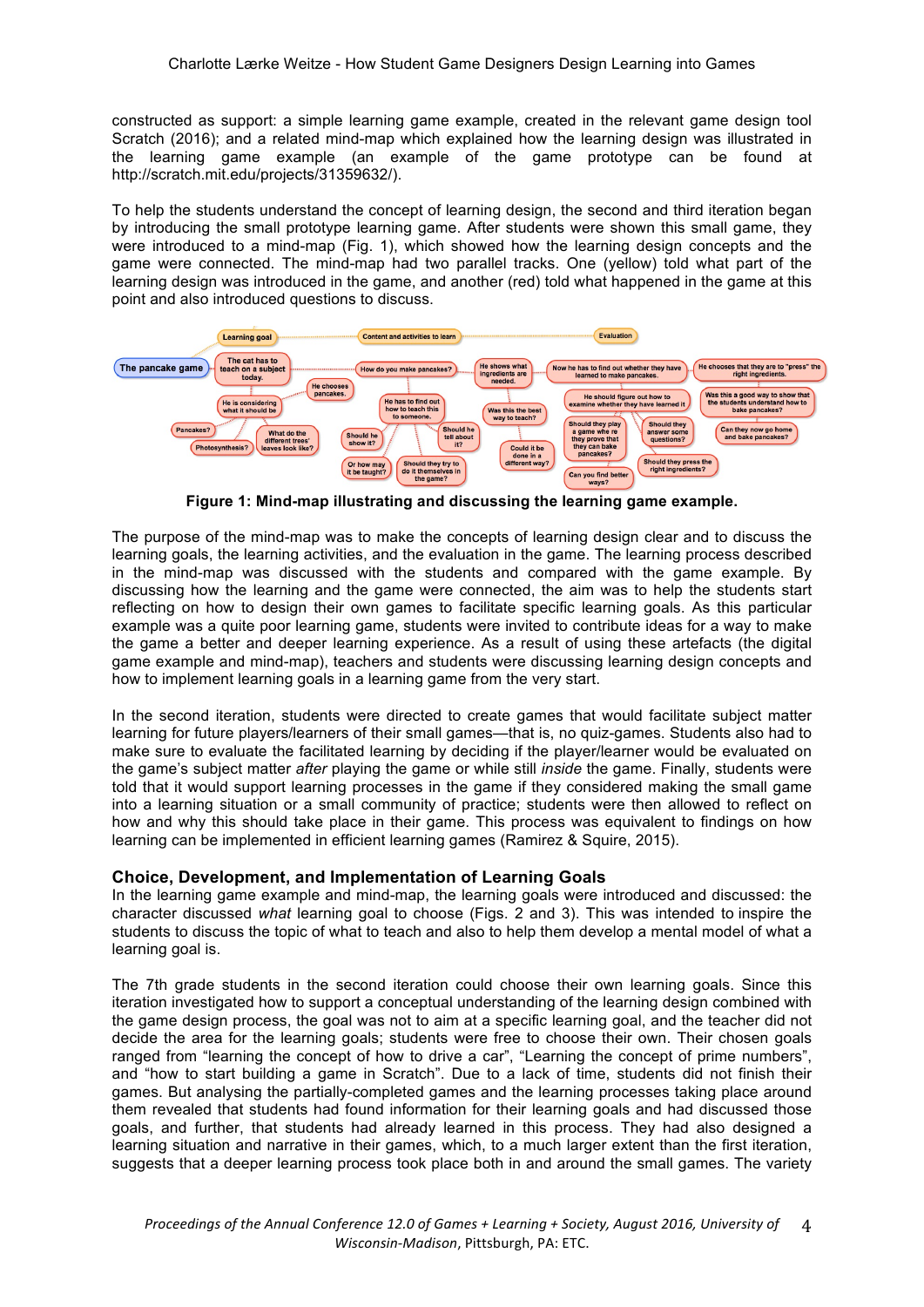in choice of learning goals for the games illustrated how students themselves imagined how the creation of learning games could be used as a means of learning various subject matters.



**Figure 2: Character considering which learning goal to choose.**



**Figure 3: Mind-map describing and explaining what takes place in the game.**

### **Creating Learning Activities in the Games**

The adult students in the first and third iterations were assigned learning goals; however, they created their own variations of the learning goals and content for each game. As a result of the introduction and discussion of a learning game example, the adult students in the third iteration had a much easier time implementing their learning goals into learning situations in their games.

In the game example, the character and the mind-map (Fig. 1) illustrated how to teach the chosen subject, suggesting different approaches. This part of the example was also discussed with students and teachers in both the second and third iterations. The purpose of these artefacts (game example and mind-map) was to help the students create a mental model of what a learning situation could look like in a game and to inspire them to start imagining how to create a learning situation in their game. In the assignments for the second and third iterations, the student game designers were asked to describe 1) What does the player/learner learn by playing? 2) What can the characters do in the game? and 3) What does the character learn when doing things in the game?

**Examples of Learning Activities and Learning Trajectories in the Digital Games Inviting the player to be an apprentice:** The students created teaching and learning trajectories for the non-human actors inside the small digital games, thereby creating them for the players outside the digital games as well. For example, in a math game, the 7th grade students created teaching conversations between two non-human actors in the roles of student and teacher. In another game that sought to teach players how to use the software program Scratch, questions and conversation were exchanged between the character and the player of the game. By creating these scenes, the students invited the non-human student as well as the player/learner to be a learner or apprentice.

**Learning-by-doing:** The students teaching math had planned a teaching section in the game that was to be followed by an interactive section in which the player/learner should be able to solve the kind of equations the students had just been taught. This would enable a learning-by-training or learning-by-doing in the game, with feedback for the player/learner. A learning-to-drive game also planned for an instructional section and a learning-by-doing section in which the player/learner had to "push the right pedals" in the game as a way of assessing his or her new knowledge. The type of knowledge facilitated through the games was both declarative knowledge (knowing *what*) and procedural knowledge (knowing *how*), and the acquisition of this knowledge made it possible for the players/learners to do things that they learned in the games.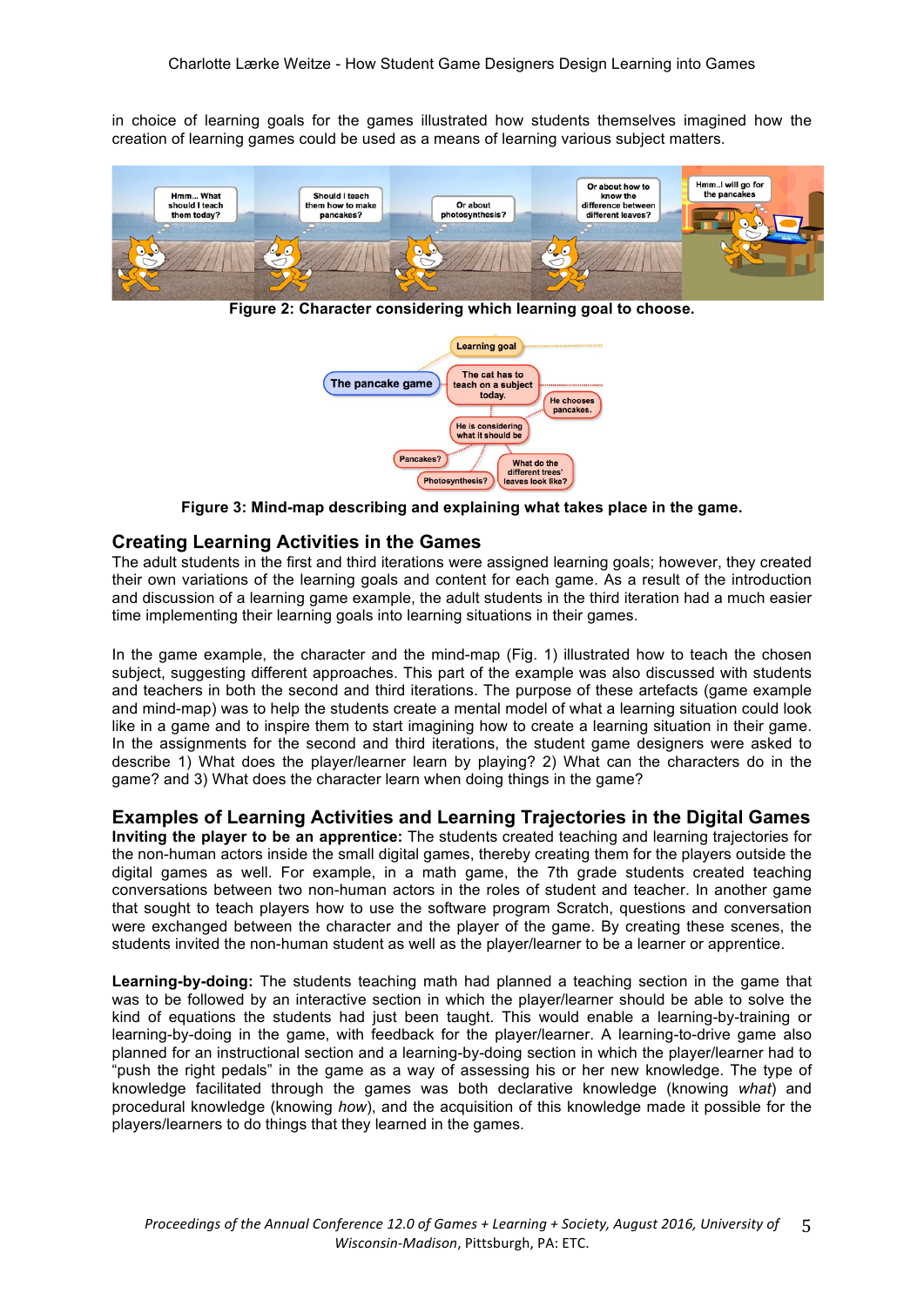The adult students developed four learning games in the third iteration of this gamified learning design. The students were specifically advised to create small learning situations in the games and to build the learning activities into the game mechanics, that is, what one can *do* in the game.

**Learning by "clicking":** One of the adult groups created learning activities by "placing information" at various objects in the game. The learning goals, and therefore the activities in the learning games, involved the themes of human rights and the American Civil War. One of the groups constructed a learning situation involving pictures of objects the students found in the Library of Congress Digital Collections (https://www.loc.gov/library/libarch-digital.html). When players/learners touched (clicked) these objects, they were introduced to information about human rights and the Civil War. The information was, however, not directly connected to these objects, and in the team-peer-review this missing connection was criticised and suggested improved. In order to proceed to the next level in the game, the player/learner had to be able to remember this information and write it down in the game.

**Learning by experience:** Students designed a learning game in which the player/learner was a character that embodied a person from history. By experiencing and perhaps identifying with this person's situation and experiences, the player/learner learned about the historical period and historical events. The character met other characters in the game and was continuously introduced to various choices when meeting other characters in specific contexts. These choices could, for instance, be different questions their character was given to ask other characters; or it could be something their character could choose to do in the game.

**Learning from direct information:** The answers to some questions provided information about the historical period and historical events relevant to this context in the learning situation in the game; whereas others simply added to the narrative with the purpose of engaging the player in the game.

**Learning from authentic hints:** Some answers explained how the historical person being played by the player/learner could overcome a challenge in the game world that related to challenges the character would have faced in the real world in that historical period. For example, a learner/player might be travelling on the Underground Railroad, which helped enslaved people flee from the South to the North. The game character would have to determine whether a house was a safe house, with people who would help them in this process. To create a playful atmosphere, the solution was not supplied directly, but only in hints, so the player/learner had to explore to overcome the challenge.

**Learning through stealth assessment:** Examples like the one just mentioned at the same time functioned as stealth assessment in the game, that is, the kind of assessment in learning games that happens as part of the story through real (game) world consequences (Shute, 2011). The player/learner had to find and learn this information in the game in order to meet the game challenge and move to the next level. The player/learner could choose which path to take in the game; however, specific pieces of knowledge (part of the learning goals) were needed to move on in the game.

**Learning by consequence:** This way of learning might involve a historical character asking an anachronistic (historically inappropriate) question, given the historical period and the characters' positions in the situation in the game. As a consequence, the character would then "die", and the learner/player would have to start over again. These consequences that were built into the game enabled the player/learner to learn about habits, human rights traditions, and culture from that period by playing the game.

**Learning from just-in-time additional knowledge**: One of the games was designed so that when the player/learner had completed a scene or learning situation, additional knowledge and information about that particular subject or period was presented as additional text moving over the interface like scrolling credits of a movie, providing more detailed information about the subject just introduced in the situation.

In some of the games, the students spent a long time creating engaging dialogues for the game characters; this contributed to the students' experience of being involved in the learning situation.

# **Conclusion**

The article investigated the most effective ways to support students who are creating learning designs for curriculum-based learning goals in analogue and digital games as a means of learning. The article